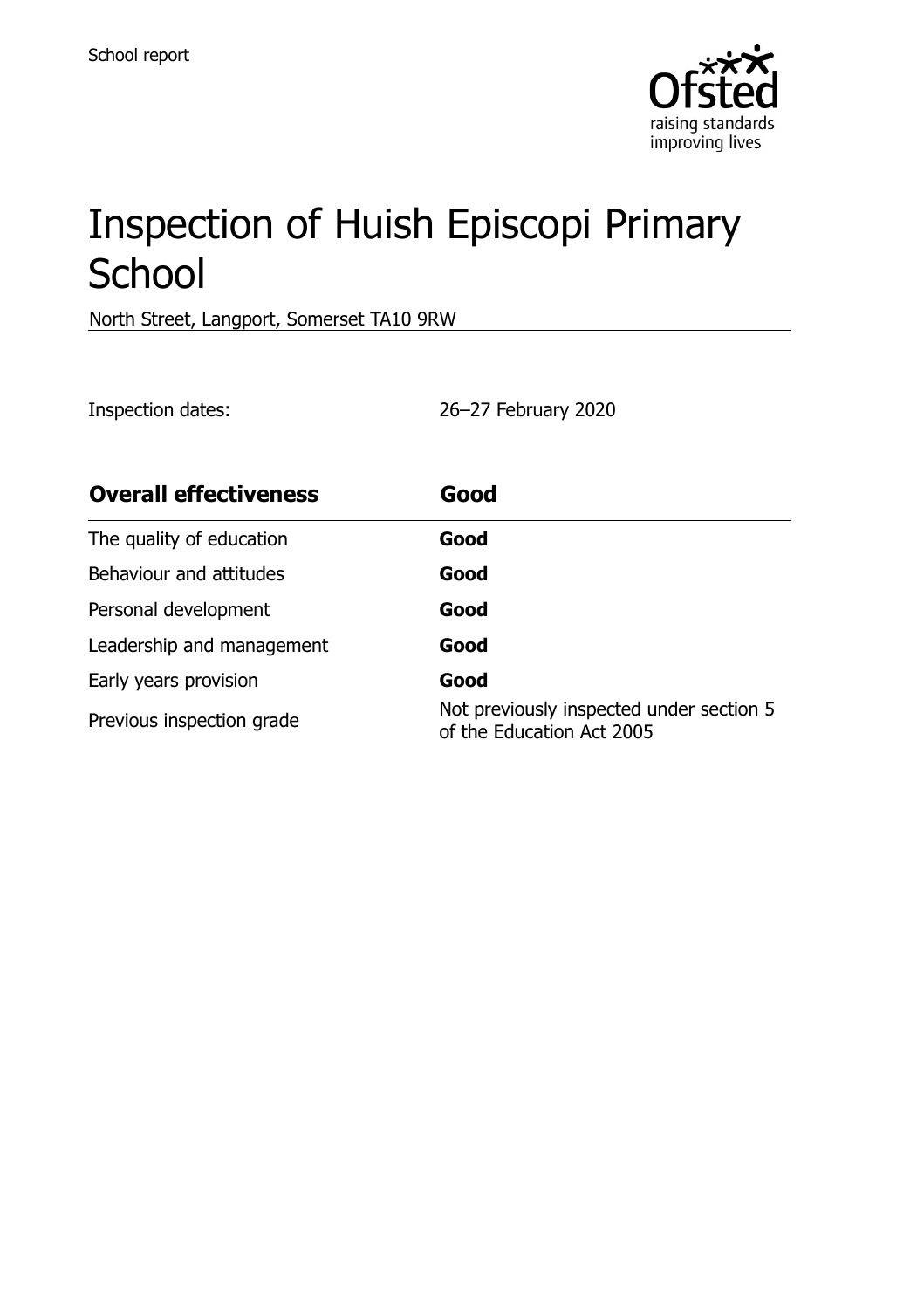

# **What is it like to attend this school?**

The current headteacher has made many improvements to this school since she arrived. The headteacher and her dedicated staff aim to provide the best possible education for all pupils. Parents and carers are overwhelmingly pleased with the school. One parent summed up the views of many with the comment: 'We have been thoroughly impressed by the headteacher and the staff, all of whom rightly have tremendous pride in the school.'

Pupils like coming to school. While they are enthusiastic about their learning, some older pupils do not learn to write as well as they could. Leaders need to ensure that pupils' writing in key stage 2 matches the high standards seen in reading and mathematics.

Pupils enjoy a wide range of extra-curricular activities. Sport is popular with pupils of all ages. They enjoy taking part in the variety of sporting clubs on offer, especially kick-boxing. Pupils enjoy leadership responsibilities, such as representing their class on the school council.

Staff have very high expectations of pupils' behaviour. Consequently, it is often exemplary. Most pupils show good attitudes to learning. Pupils say that bullying is rare. They trust staff to quickly sort out any bullying that may occasionally happen.

#### **What does the school do well and what does it need to do better?**

The last few years have been turbulent for the Levels multi-academy trust (MAT). Several changes within the MAT leadership have resulted in a period of instability. This has disrupted communication between the local governing body and the trustees. Leaders, including trustees, are aware of the shortcomings of the trust. MAT leaders have not made appropriate checks on the school leaders' actions to bring about improvements. Nonetheless, school leaders have remained determined and focused on improving the quality of education. School leaders' aspirations for pupils are evident in the school's values and ambitious curriculum.

Leaders have implemented a reading curriculum that enables pupils to learn to read well. Parents support the leaders' efforts to ensure that pupils read high-quality books from the 'golden bookshelf' at home. Highly skilled teaching assistants provide the precise, additional support that some pupils need. Consequently, those who fall behind catch up quickly.

Pupils' early reading skills are well developed. Phonics teaching starts as soon as children join the Reception class. Teachers ensure that books match the sounds that pupils know. In key stage 1, pupils build their phonics knowledge securely. Teachers make regular checks to find out how confident pupils are in using their phonics knowledge. Leaders check teachers' assessments are accurate and that they are used to adapt the curriculum well. Consequently, most pupils read confidently and spell accurately.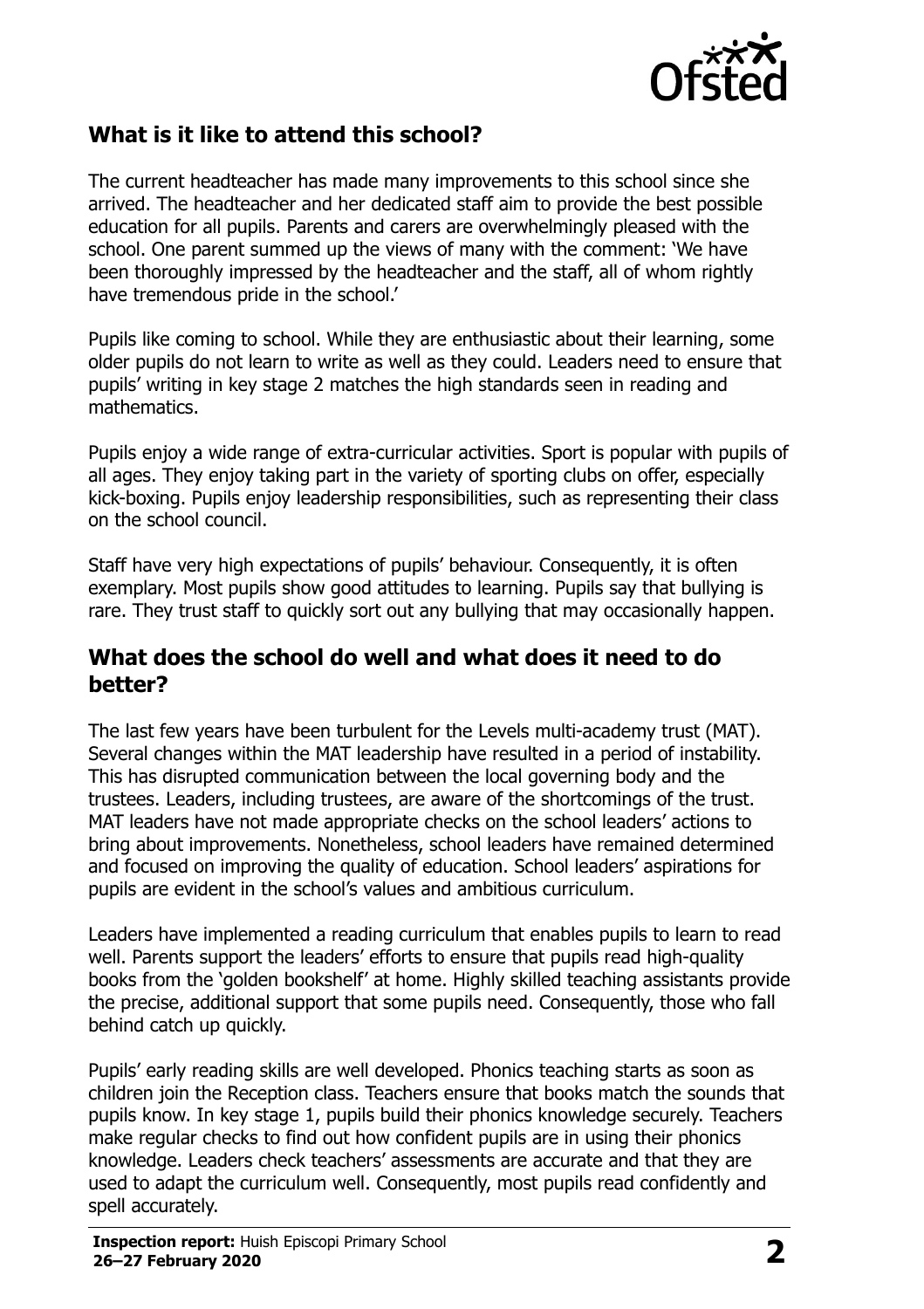

Leaders have designed an effective mathematics curriculum. Teachers use wellselected activities, such as challenges, to help pupils remember what they have learned. Leaders ensure that pupils have the knowledge they need before they move on to more complex mathematics. Pupils enjoy learning mathematics and achieve well.

Writing curriculum plans show that the key steps to successful writing, such as spelling, grammar and punctuation, are well sequenced. However, useful strategies to help pupils in key stage 2 to achieve the highest standards in writing are not applied consistently in all subjects. For example, history and geography workbooks show that some low- and middle-attaining pupils do not get enough opportunities to consolidate and practise their writing. Leaders do not ensure that older pupils learn how to use well-formed letters in their handwriting.

Teachers and support staff have an in-depth understanding of pupils' additional needs. In class, and in the many one-to-one support sessions, pupils with special educational needs and/or disabilities (SEND) are encouraged to do their best. Staff adapt the curriculum successfully so that all pupils can take part. Consequently, pupils with SEND achieve well throughout the school.

Disadvantaged pupils achieve well. Leaders have embedded effective strategies to overcome any barriers to the curriculum and raise these pupils' aspirations. The 'Raising the Future' programme provides pupils with an opportunity to find out about the world of work. For example, visits from local companies, such as Leonardo Helicopters, have allowed pupils to explore engineering as a potential career.

Pupils are prepared for life in modern Britain. Leaders understand the contextual challenges of their rural location. The curriculum enables pupils to learn about life in cities. For example, Year 6 pupils visit busy locations, such as London, to explore world religions and culture. The strong physical education (PE) curriculum ensures that pupils know how to lead a healthy lifestyle.

Staff morale is high. Staff say that leaders always consider their well-being. Teachers at the start of their careers are well supported by more experienced colleagues.

# **Safeguarding**

The arrangements for safeguarding are effective.

The school's ethos of being 'at the heart of safeguarding in the community' underpins the excellent work to keep pupils safe. Staff are vigilant and know how to spot signs of harm. The emotional literacy support assistant helps pupils to manage their social, emotional and mental health effectively.

Administrative procedures are robust, and the appropriate checks are made on adults who visit or work at the school.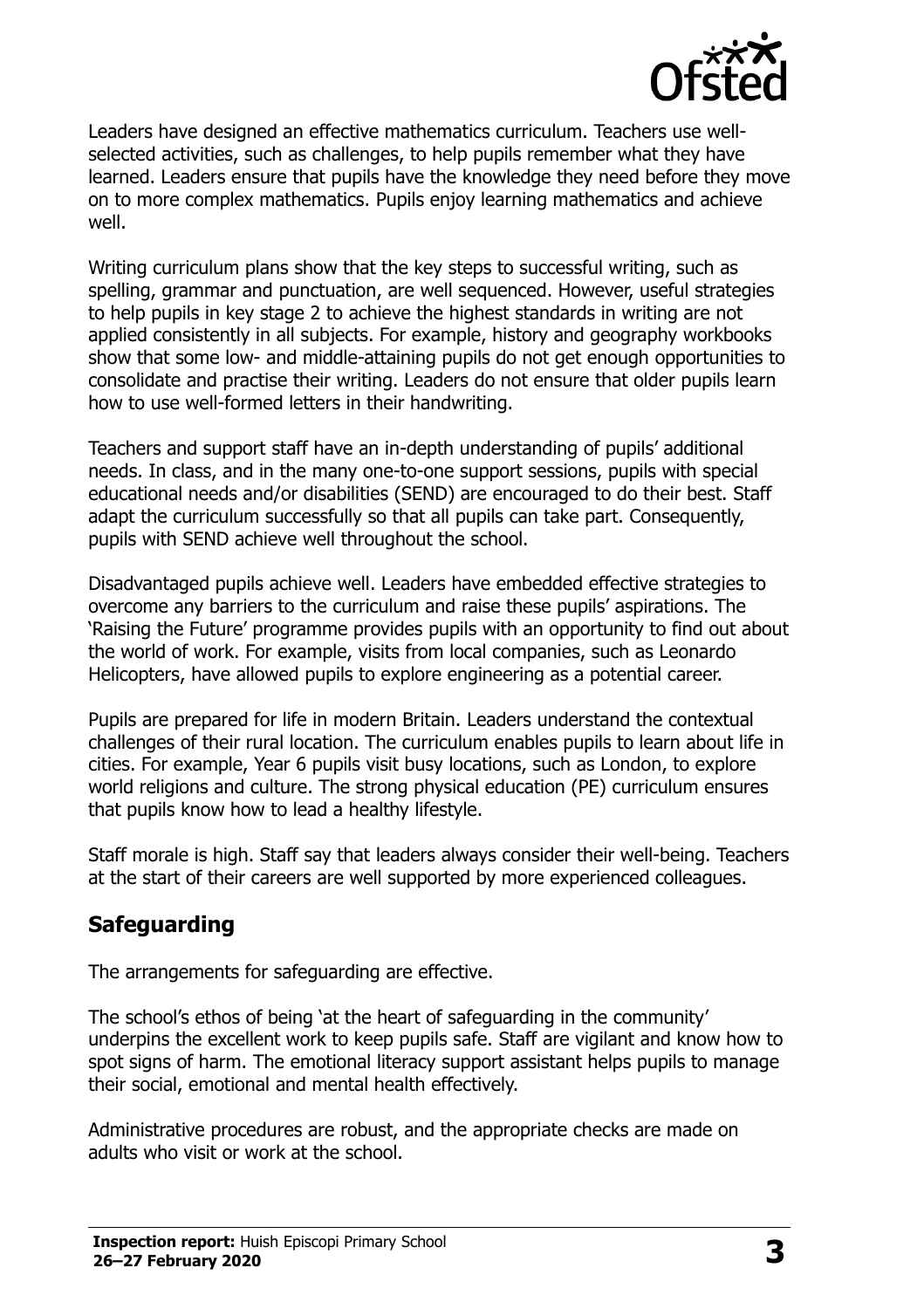

Pupils learn about risks and how to manage them through the curriculum. For example, the computing curriculum ensures that pupils know how to stay safe when online.

# **What does the school need to do to improve?**

# **(Information for the school and appropriate authority)**

- The MAT trustees and leaders do not have an accurate understanding of the quality of education. They do not communicate effectively with the local governing body in order to support and challenge leaders well enough. The MAT needs to be clearer about the delegation of trust roles and responsibilities in order to provide effective support and challenge to school leaders.
- **Pupils have the skills and knowledge to write well. However, too few pupils** achieve the highest standards of which they are capable in writing by the end of Year 6. This is because teachers do not use the curriculum effectively enough to allow pupils to consolidate and practise their writing. Teachers in key stage 2 need to improve pupils' writing, including handwriting, so that pupils write legibly, fluently and with increasing speed.

## **How can I feed back my views?**

You can use [Ofsted Parent View](http://parentview.ofsted.gov.uk/) to give Ofsted your opinion on your child's school, or to find out what other parents and carers think. We use Ofsted Parent View information when deciding which schools to inspect, when to inspect them and as part of their inspection.

The Department for Education has further *quidance* on how to complain about a school.

If you are the school and you are not happy with the inspection or the report, you can [complain to Ofsted.](http://www.gov.uk/complain-ofsted-report)

# **Further information**

You can search for [published performance information](http://www.compare-school-performance.service.gov.uk/) about the school.

In the report, '[disadvantaged pupils](http://www.gov.uk/guidance/pupil-premium-information-for-schools-and-alternative-provision-settings)' refers to those pupils who attract government pupil premium funding: pupils claiming free school meals at any point in the last six years and pupils in care or who left care through adoption or another formal route.

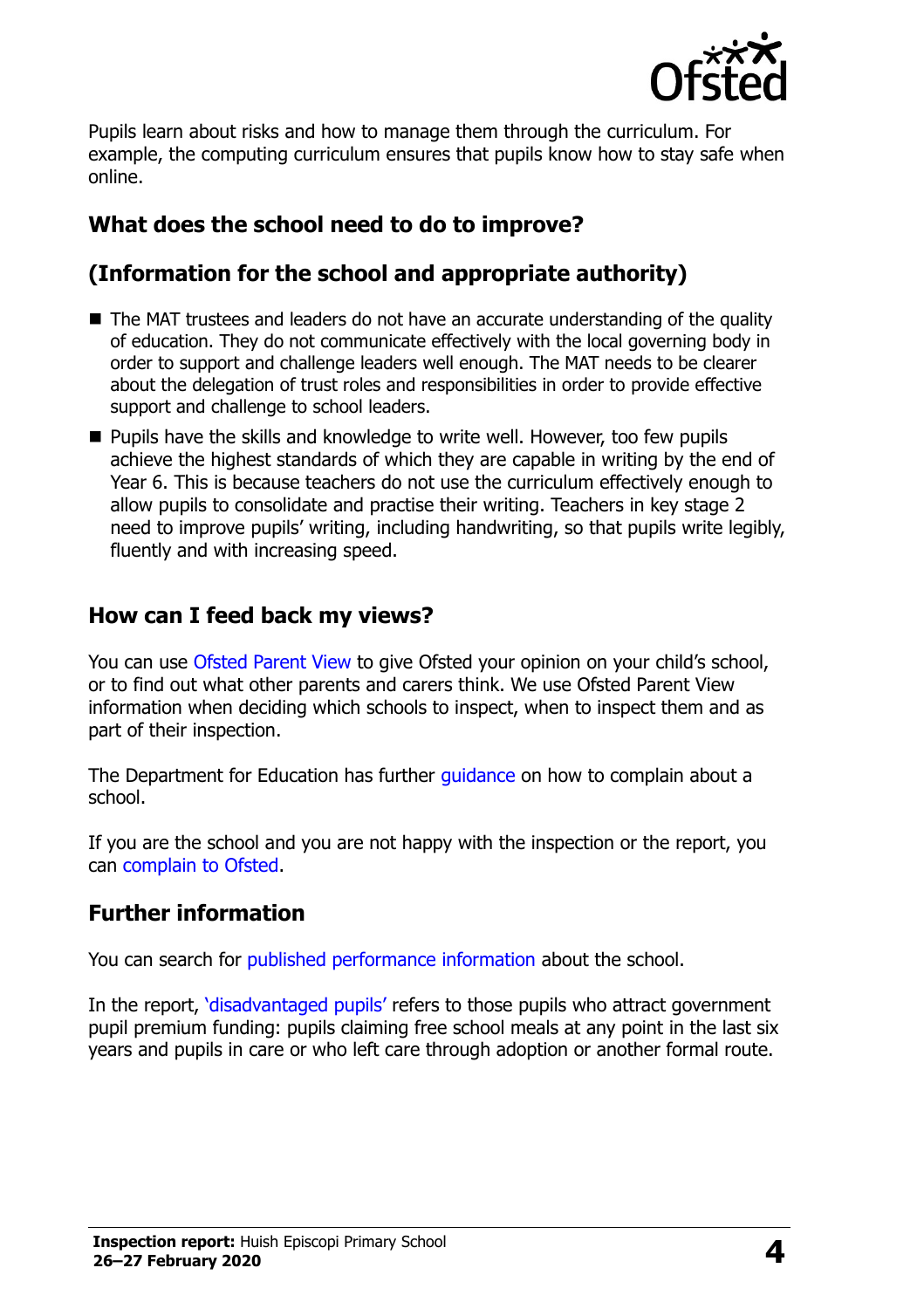

# **School details**

| Unique reference number             | 141790                                                                |
|-------------------------------------|-----------------------------------------------------------------------|
| <b>Local authority</b>              | Somerset                                                              |
| <b>Inspection number</b>            | 10111556                                                              |
| <b>Type of school</b>               | Primary                                                               |
| <b>School category</b>              | Academy                                                               |
| Age range of pupils                 | 4 to 11                                                               |
| <b>Gender of pupils</b>             | Mixed                                                                 |
| Number of pupils on the school roll | 178                                                                   |
| <b>Appropriate authority</b>        | Board of trustees                                                     |
| <b>Chair of trust</b>               | <b>Gary Piper</b>                                                     |
| <b>Headteacher</b>                  | <b>Tiffany Doughty Davis</b>                                          |
| Website                             | www.huishepiscopiprimary.co.uk/                                       |
| Date of previous inspection         | 22 February 2018, under section 8 of the<br><b>Education Act 2005</b> |

### **Information about this school**

■ The school opened in March 2015, when it joined the Levels Academy Trust. The MAT has four primary schools.

# **Information about this inspection**

We carried out this inspection under section 5 of the Education Act 2005.

- We visited lessons with the headteacher.
- We scrutinised samples of pupils' work.
- We talked formally with pupils from the school council, as well as with other pupils informally across the school.
- We held meetings with the headteacher, curriculum leaders, members of the local governing board, the lead for pupils with SEND and the chief executive officer of the MAT.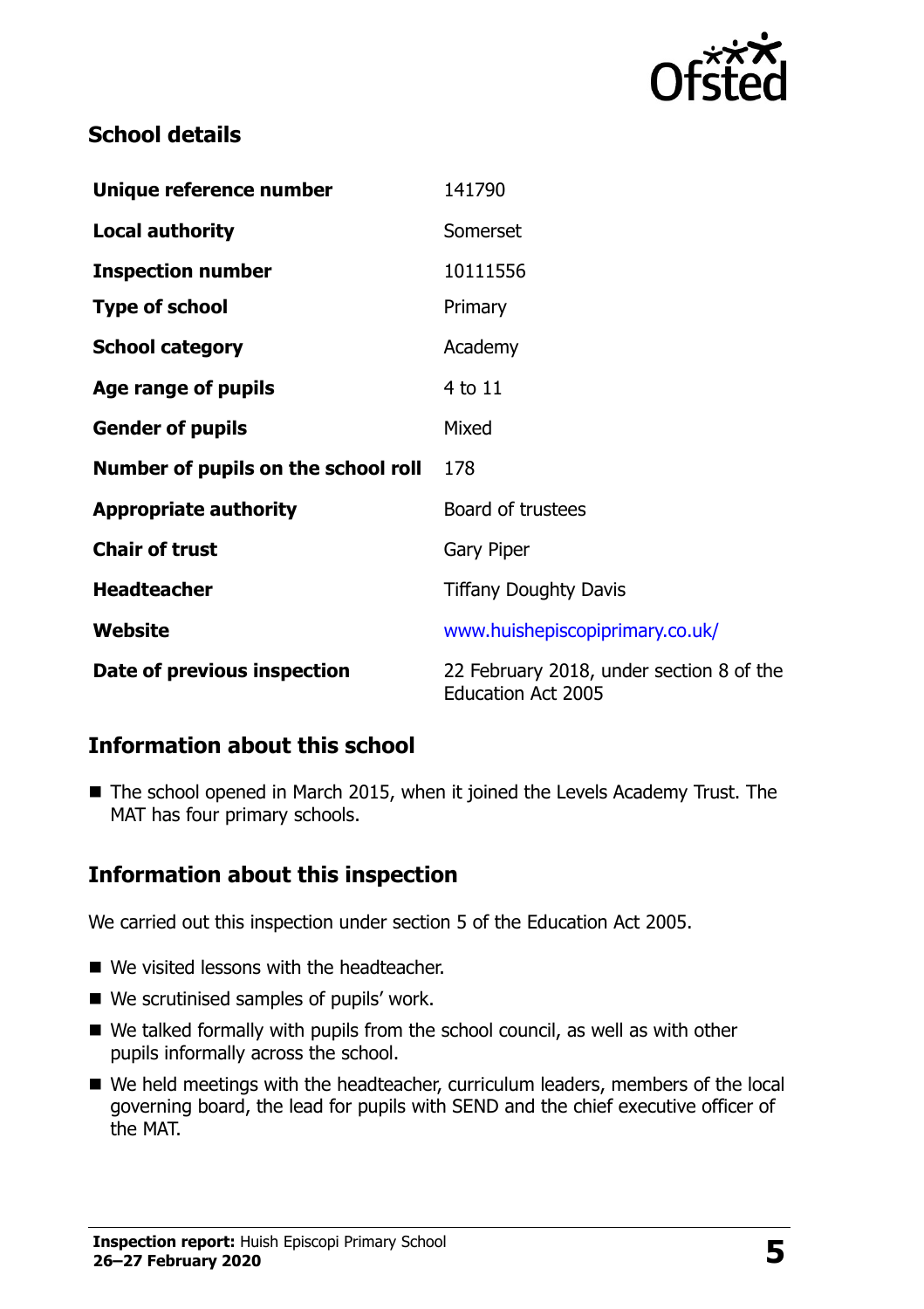

- We analysed the 56 responses to Parent View, Ofsted's online survey, and met with some parents at the start of the day. We analysed responses to Ofsted's staff surveys completed during the inspection.
- We did deep dives in reading, writing, mathematics and PE. We also conducted a shorter review of history. We looked at pupils' work in writing, mathematics and history. We met with senior and curriculum leaders, teachers, support assistants and pupils. I listened to some pupils read.

#### **Inspection team**

Sue Costello, lead inspector **Her Majesty's Inspector** 

Rob Meech **Contact Contact Contact Contact Contact Contact Contact Contact Contact Contact Contact Contact Contact Contact Contact Contact Contact Contact Contact Contact Contact Contact Contact Contact Contact Contact Con**